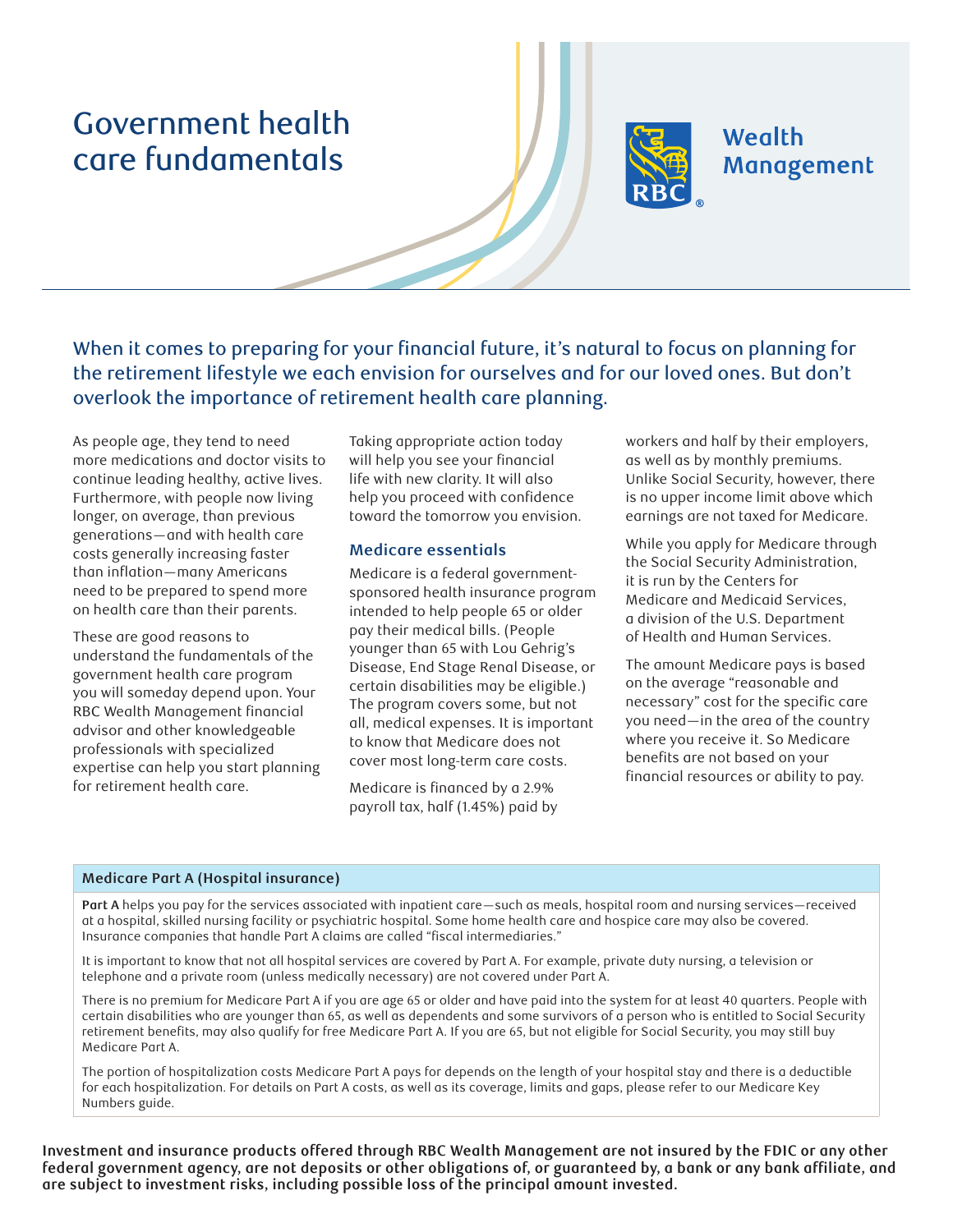#### **Medicare Part B (Medical insurance)**

**Part B** helps you pay for other medical care—including physician care, regardless of where it is received—and other medical services and supplies not covered by hospital insurance, such as ambulance service, laboratory tests and physical therapy or rehabilitation services. Insurance companies that handle Part B claims are called "Medicare carriers."

It is important to know that not all medical services and supplies are covered by Part B. For example, hearing aids, eye glasses and most dental work are not covered under Part B. Physical exams are not covered although certain wellness visits will be covered.

Anyone who is eligible for Medicare Part A can enroll in Part B by paying a monthly premium and an annual deductible for medical care received.

For details on Part B costs, as well as its coverage, limits and gaps, please refer to our *Medicare Key Numbers* guide. If you are a high income retiree who may be subject to higher Part B premiums resulting from means-testing, please refer to our *Medicare: Planning for Income Related Monthly Adjustment Amount* guide for more information about what you may pay and strategies to help mitigate this risk.

#### **Medicare Part C (Private insurance options)**

**Part C** combines Parts A and B and is offered by private companies approved by the Federal government but not regulated under Medicare.

In many areas, private health care plans like managed care plans, preferred provider organizations, medical savings accounts and private fee-for-service plans are authorized to offer Medicare benefits. People with Medicare Parts A and B may choose to receive all their health care services through one of these plans using Medicare Part C.

With one of these plans, you do not need a Medigap policy (a special supplemental insurance policy designed to help cover deductibles, coinsurance and other "gaps" in your Medicare coverage). Your managed care plan will likely charge a monthly premium, along with associated costs. What you pay may vary, depending on the scope of coverage you choose.

It is extremely important when considering Medicare Advantage plans to make sure your current providers and facilities are included in the plan's network.

#### **Medicare Part D (Prescription drug program)**

**Part D** helps you pay for medications doctors prescribe for treatment. Participation is voluntary. Anyone who has Medicare Parts A and B or Medicare Part C is eligible. You will be charged an additional monthly premium for the benefit, and what you pay may vary, depending on your financial situation and the scope of coverage you choose.

Medicare Part D pays a variable amount, depending on your total annual prescription costs.

If you currently do not have prescription drug coverage, enrolling in Part D may be a wise health care investment, even if you currently do not take many prescription drugs. If you have prescription drug coverage through a current or former employer or union—or through the Department of Veterans Affairs or the Federal Employees Health Benefits program—check with your benefits administrator to discuss your options before enrolling in Part D.

For details on Part D costs, as well as its coverage, limits and gaps, please refer to our *Medicare Key Numbers guide*. If you are a high income retiree who may be subject to higher Part D premiums resulting from means-testing, please refer to our *Medicare: Planning for Income Related Monthly Adjustment Amount* guide for more information about what you may pay and strategies to help mitigate this risk.

#### **How can I protect myself against large out-of-pocket costs?**

Medicare Supplement plans (also referred to as Medigap plans) are optional insurance policies from a private provider designed to fill in the coverage gaps in Part A and Part B coverage. They require the beneficiary to pay a monthly premium. These plans cover many of the deductibles and copays (or gaps) that occur with Medicare Parts A and B. Coverage and premium costs for Medicare Supplement plans vary by local geographic area.

#### **Medicare enrollment process**

The initial enrollment period for Medicare Parts A, B, C and D begins three months before you turn 65, includes the month you turn 65, and ends three months after the month you turn 65. Should you fail to enroll during the initial enrollment period, you can still apply for benefits. However, if you don't sign up for Part B when you are first eligible, your premium may increase 10% for each year you are late, unless you are covered by an employer's health insurance plan. If you miss your initial enrollment period for Medicare Part D, your premium may increase by 1% for each month you

are late unless you remain on your employer's health insurance and it is classified as "creditable coverage."

If you miss the initial enrollment period, change your mind about the Medicare coverage you wish to receive, or your other health insurance circumstances change, there are general and special enrollment periods. However, some penalties may apply.

Please refer to our *Medicare Enrollment Considerations* guide for information to help with general and special enrollment, as well tips for evaluating your Medicare coverage annually thereafter.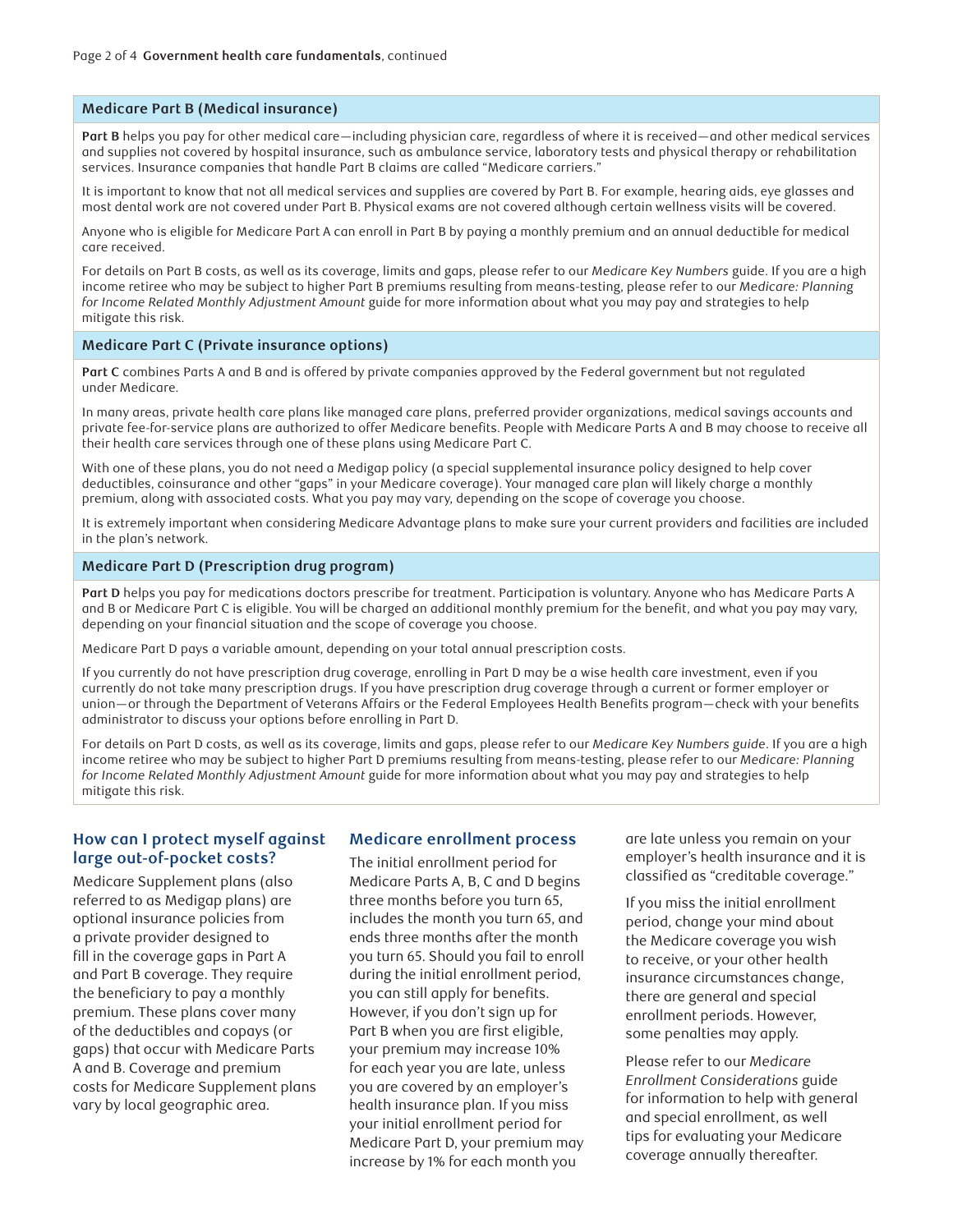For more information about your Medicare options or to order a free handbook, "Medicare & You" (Publication No. CMS-10050), go to www.medicare. gov or call (800) 633-4227.

Depending on the state where you live, your State Health Insurance Assistance Program (SHIP) and Statewide Health Insurance Benefit Advisors (SHIBA) can answer questions about Medicare health plan choices, Medigap polices, Medicare rights and protections and long-term care insurance.

## **Department of Veterans Affairs health care benefits essentials**

The United States Department of Veterans Affairs provides eligible military veterans and certain survivors or dependents with a standard health benefits plan that emphasizes preventive and primary care. This standard plan also offers a full range of outpatient and inpatient services within the Veterans Affairs health care system. Disability benefits and long-term care benefits are available for qualifying veterans.

Eligibility for most veterans' health care benefits is based on active military service in the Army, Navy, Air Force, Marines or Coast Guard (or Merchant Marines during World War II) with discharge under other than dishonorable conditions. Health care eligibility is not only for combat veterans.

It's important to know that not all health care services are available. For example, drugs or medical devices not approved by the Federal Drug Administration are not covered by Veterans Affairs.

To prevent demand for services from outstripping the resources available—thus preserving the quality of medical care and treatment provided—a priority system helps confirm that veterans with serviceconnected disabilities and those

below a certain income level are able to be enrolled in the Veterans Affairs health care system.

There is no monthly premium for Veterans Affairs health care benefits. However, co-payments are required for non-service connected and 0% non-compensable veterans whose income is above the established threshold that is set annually by Veterans Affairs.

### **There are three ways to enroll:**

- 1. In person at any Veterans Affairs Medical Center or Clinic
- 2. Online at: www.va.gov/1010EZ.htm
- 3. By mailing completed Form 10-10EZ to the Veterans Affairs Medical Center of your choice

Once your application is processed, the Veterans Affairs Health Eligibility Center will send you a letter with your enrollment priority group assignment and instructions to contact the local Veterans Affairs health care facility for an appointment. You should receive the appropriate enrollment letter within seven to 14 days. If the Health Eligibility Center determines you are not eligible to enroll, the letter will give you instructions on how to appeal the decision if you do not agree with it.

If you are a military veteran, to learn more about your U.S. Department of Veterans Affairs health care benefits, go to www.va.gov or call (877) 222-8387.

## **Medicaid essentials**

Medicaid is a state-run program intended to provide medical treatment and health care services to people who may not otherwise be able to afford the essential care they need. There are broad federal guidelines. However, each state determines the amount, duration and types of benefits Medicaid will provide. Typical Medicaid programs cover inpatient and outpatient hospital services, physician and surgical services, diagnostic services, family planning services and prenatal/delivery services for pregnant women.

Unlike Medicare, which offers the beneficiary a higher degree of control over health care decisions, Medicaid is a social safety net designed to provide care for people who can demonstrate extreme financial need and may not be able to otherwise have the means to pay for essential care on their own.

As a result, not all health care services are available. For example, elective procedures (such as cosmetic surgery, orthodontics or surgical vision correction) not deemed a medical necessity generally are not covered. As a social safety net, Medicaid recipients also frequently have limited or no choice in the doctors, hospitals and nursing homes they go to for care.

You do not pay any premium for Medicaid coverage and Medicaid does not pay money to you. Instead, is sends payments directly to your health care providers. Depending on your state's rules, you may be required to make a nominal copayment for some medical services.

Medicaid rules require an applicant's financial records to be reviewed as far as five years back to see that his or her income and total net worth are lower than statutory maximum thresholds. Applicants must generally meet three fundamental definitions of neediness to receive Medicaid benefits.